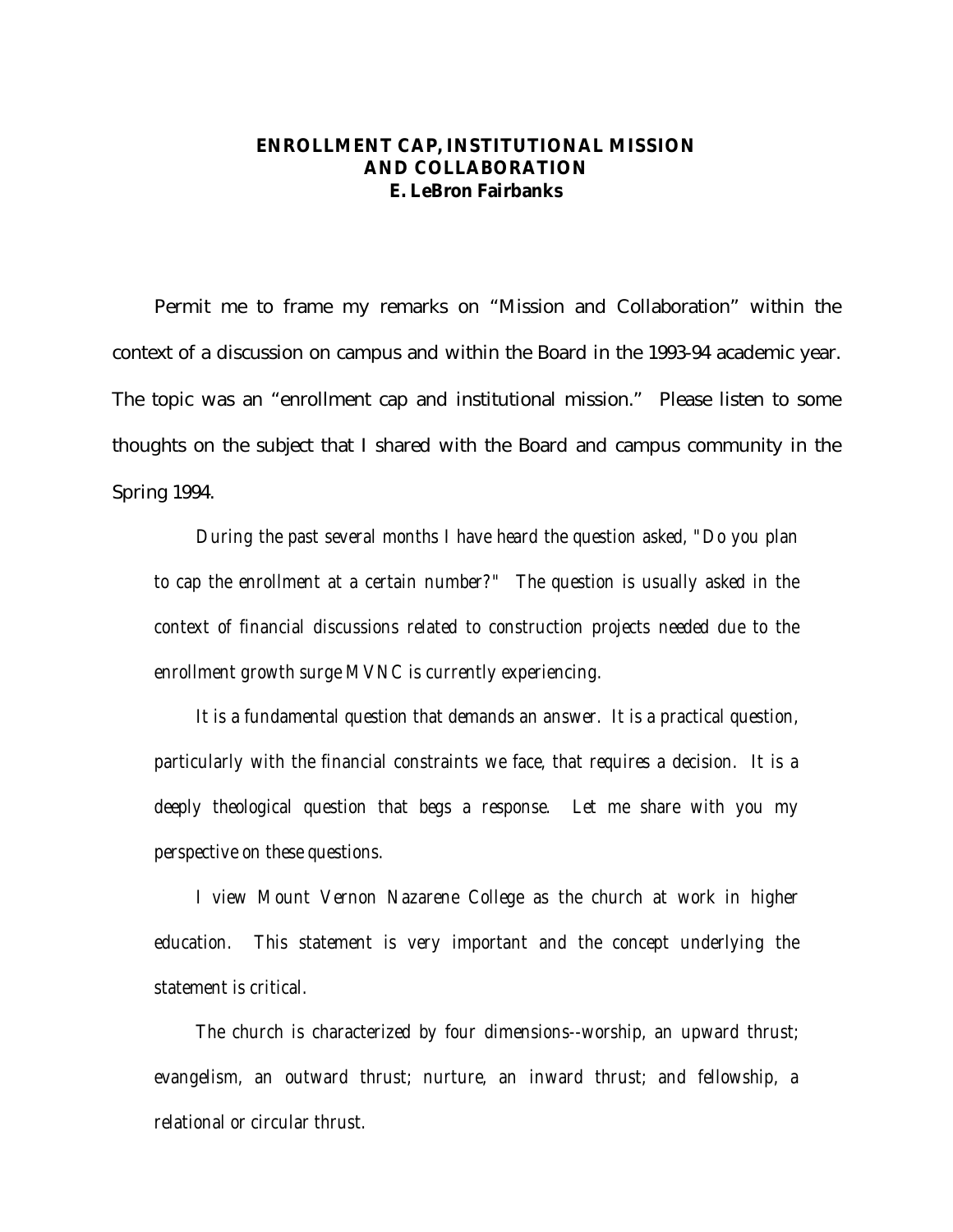*Mount Vernon Nazarene College, as a Christian college, seeking to be true to its identity, fulfills its unique function in providing rigorous academic programs for students that prepare them for careers and/or graduate studies, and promotes a distinctively Christian lifestyle and supportive environment in the context of a theological commitment to worship, evangelism, nurture, and fellowship. This is the reason MVNC, although fully accredited and justly proud of the status as a liberal arts and professions oriented college, must never view itself as a community college whose primary concern is academic preparation of the student. MVNC views the student much more holistically and challenges students to achieve their highest potential spiritually, socially, emotionally, physically, as well as, academically.*

*This holistic view of the student is driven by our understanding of MVNC as an academic institution, our belief in the unique creation by God of each individual, and our commitment to be the church at work in higher education.*

*As a fully-accredited academic institution, there are regulations and requirements placed on us from others and from ourselves. Some of these requirements relate to minimum admissions standards. If we are going to be a quality academic institution, in deed as well as in word, we must strive for academic excellence from students, as well as from faculty and staff, including the administration.*

*As a faithful Christian college which views itself as the church at work in higher education, we function in our assignments within the context of our identity as a worshipping, evangelizing, nurturing, and fellowshipping community of faith.*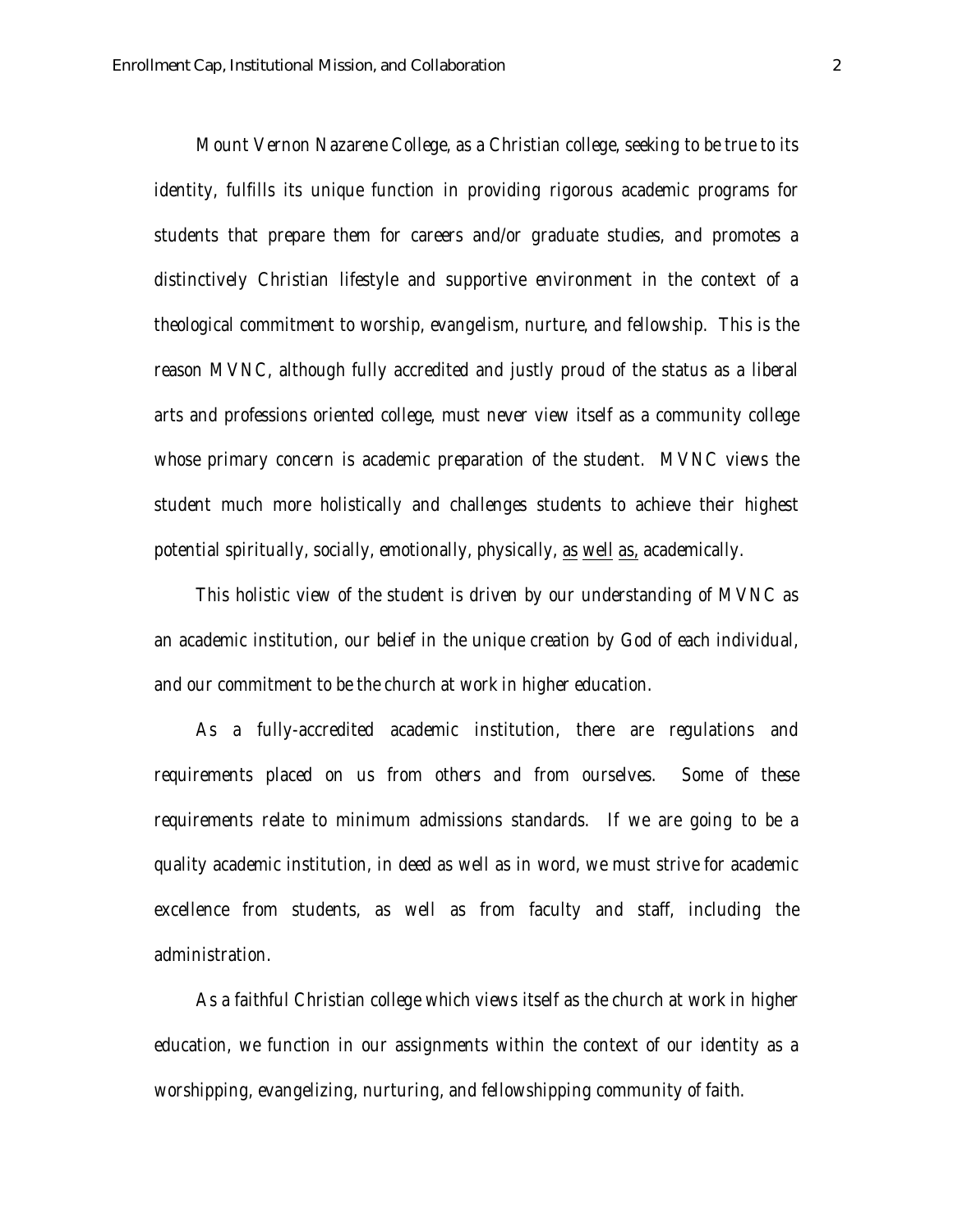*Now, back to the original question regarding an enrollment cap. In light of the above mentioned frame of reference in which we operate, capping the MVNC enrollment is like capping the attendance in a local church. Granted, in a local church as well as in a Christian college, there are restraints that limit us from doing all that we would like to do. However, this is radically different from saying that a "certain" number defines the optimal enrollment for whatever reasons--financial, comfort level, or desiring a certain "kind" of student. Because of our commitment to impacting the largest number of students possible as "the church at work in higher education," we will never be content with the "present" enrollment, even though constraints may limit the number of students enrolled.*

*And, by the way, MVNC will always (hopefully) have students enrolled who are not Christians in the same way that a local church, true to its mission, hopes to have unbelievers attending the services. Both the local congregation and the Christian college desire to impact non-christians with the influence of the faith community and the claims of the gospel of Christ. It is certainly true that, as a Christian community of faith, MVNC seeks to communicate and nurture the life of faith in the context of a liberal arts and professions oriented educational setting. It is equally true that MVNC, as the church at work in higher education, should expect- even desire--to see an increasing number of unbelievers enrolled. The Christian alternative to the unbelievers lifestyle can take place through example, testimony, attitudes, chapel, classrooms, and informal discussions.*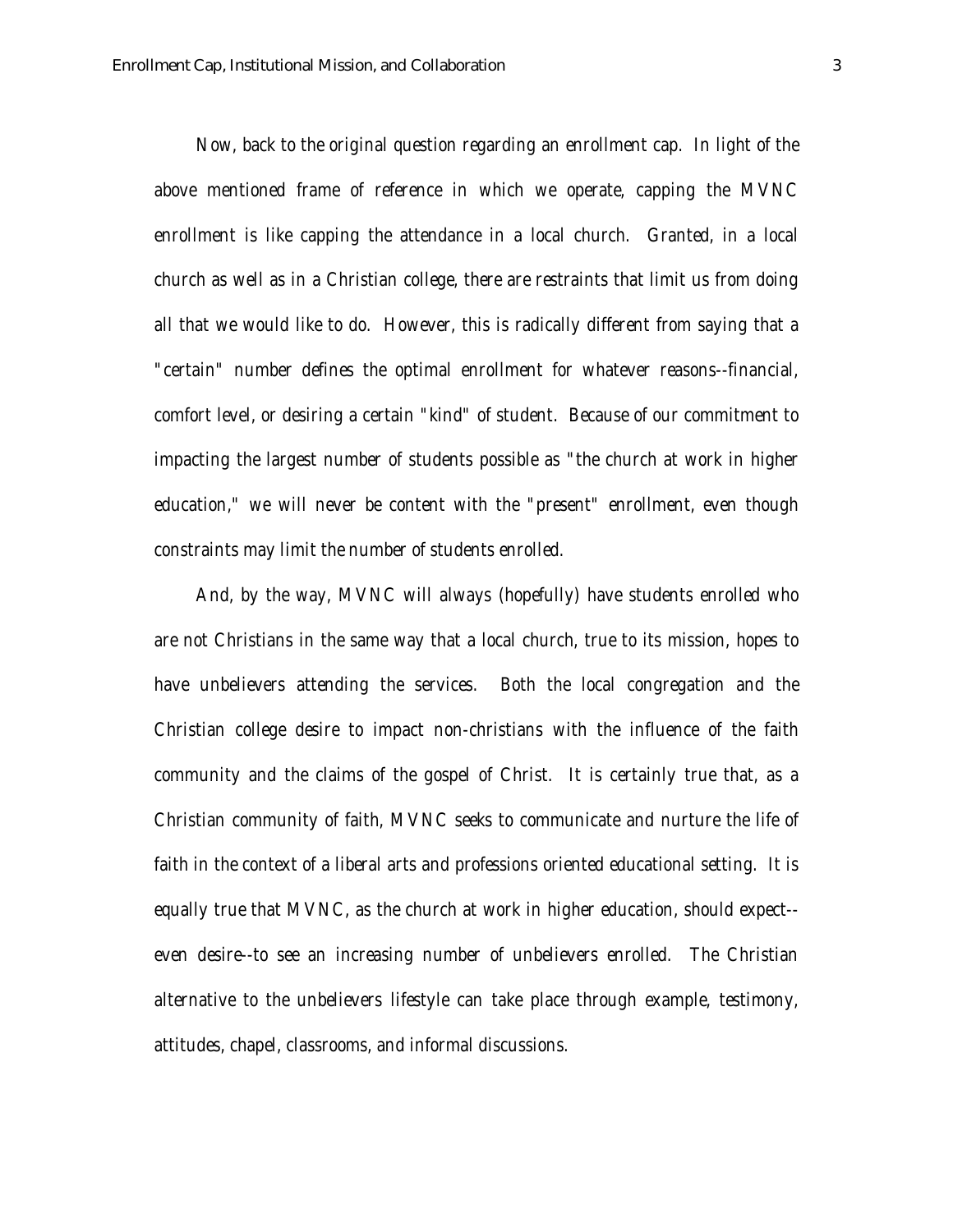*Our task at MVNC is not only to communicate the faith; our responsibility includes nurturing the life of faith in every student regardless of where he/she is on his/her spiritual journey. It is because of this frame of reference that:*

- *a) Courses are taught from a Christian perspective;*
- *b) Bible studies and covenant groups are formed for small groups to explore the Bible and to provide accountability;*
- *c) Contemporary issues are addressed in the classrooms and various forums from a Christian point of view; and*
- *d) Chapel services each week are designed to inspire students to worship and nurture them in their Christian faith.*

*We must never forget why we exist as a Christian community—to communicate and nurture the life of faith in the context of a higher education institution.*

*Why do we have a commitment to grow in the enrollment of the College? Not for numbers or for status. Acknowledging the potential discomfort and even fear caused by the uncertainties brought on by growth, we will never be content with where we are numerically because the potential is unlimited for impacting an ever larger group of students for Christ, modeling before them the Christian life and grounding them in the Christian faith.*

*Believe me, I think I understand at least some of the implications for the Board of Trustees in what I have stated. The Cabinet has just emerged from another lengthy and rather painful budget proposal building process. Realities and constraints hinder us from doing all we desire and need to do on this campus. But we will never retreat*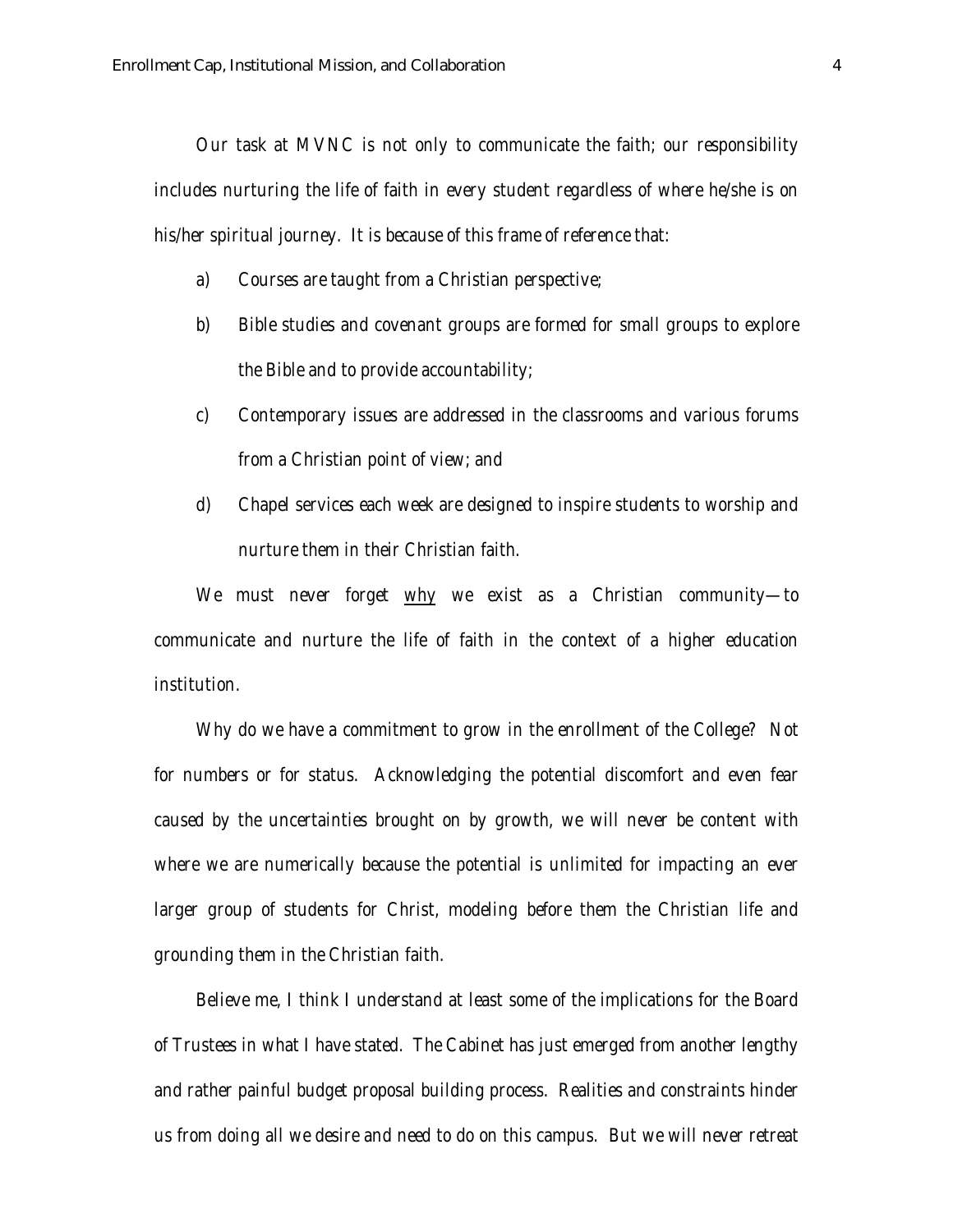*to a "comfort zone" where we are free from stretching, experiencing pain, and taking risks.*

Fast-forward this discussion to August 2000 at MVNC. Enrollment in the school year 1993, when the above article was written, totaled 1,223. Enrollment this fall is expected to top 2,000. During the spring Board of Trustees meeting this year, I shared some "next steps" I believe we should take as we collectively envision moving MVNC to a new level of institutional life and influence. The twelve "next steps" identified below were approved by the Board and referred to appropriate committees, commissions, and task forces for implementation recommendations.

- 1. Strengthen MVNC's vision statement to include a renewed institutional commitment to academic excellence, faith development, Christian leadership, and lifelong service to God and humankind.
- 2. Modify the administrative and organizational structures to increase opportunities for faculty/staff members to provide input on issues involving them, and to participate in appropriate decision-making.
- 3. Set enrollment, academic program, and physical expansion goals for the next twenty years and revise our master campus development plan accordingly and in consideration of the recently acquired Pinecrest Farm.
- 4. Consider moving MVNC to university status, strengthen and add new graduate programs, including a doctoral program in a mission-specific area.
- 5. Expand academic programs and locations off-campus to provide more working adults in Central Ohio with the opportunity for a quality Christian college degree, and for increasing MVNC's influence, example, and witness.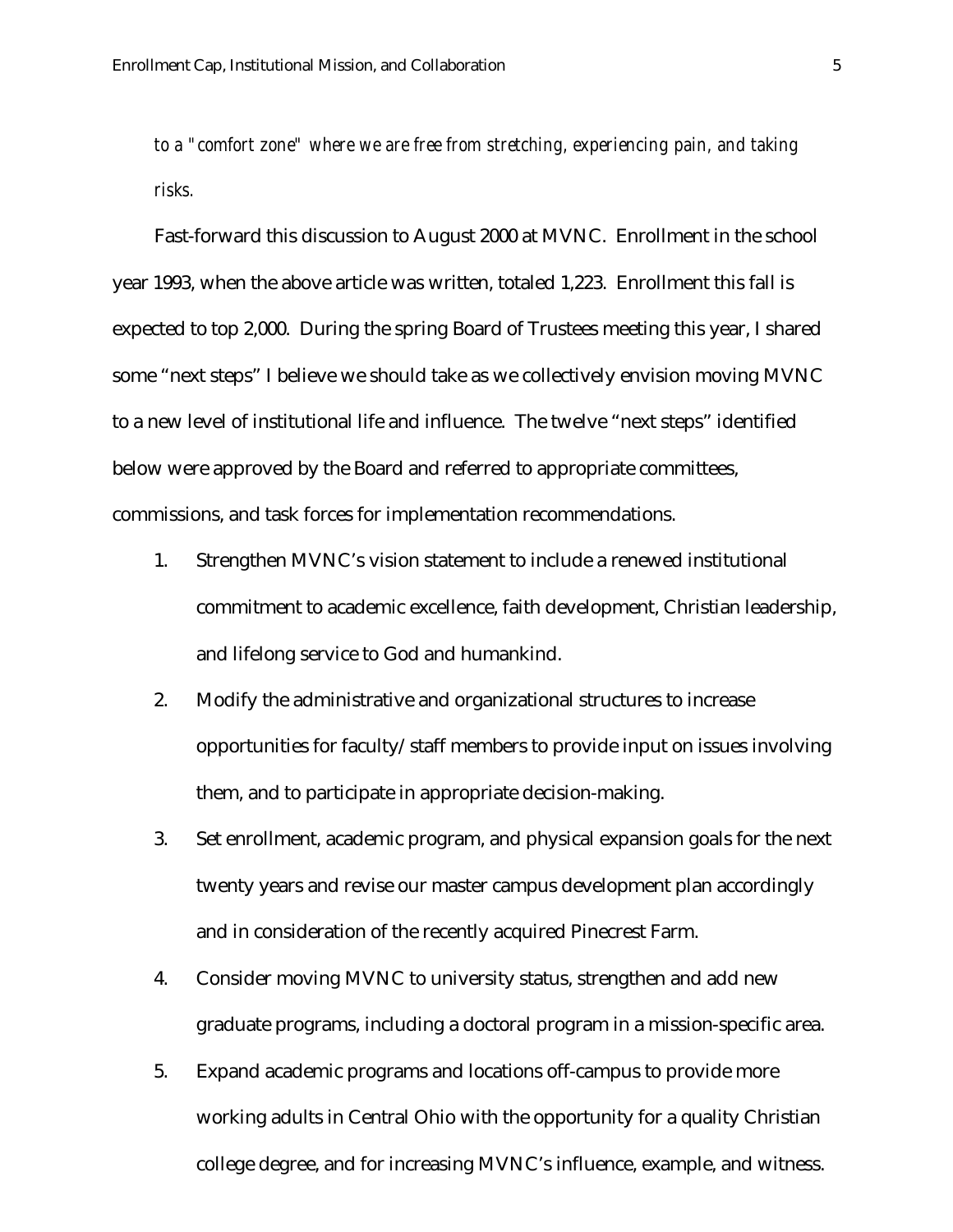- 6. Develop the Steenbergen Center for Global Mission and Ministry Studies to be located in the Upham house to provide training for short-term and longterm mission and ministry involvement worldwide and host various global mission and ministry related consultations. Particular attention will focus on compassionate ministries.
- 7. Create a church leadership training institute to resource lay and clergy leadership at home and abroad, network with other agencies to develop church leadership worldwide and intensify our training of students for church leadership. MVNC can be a denominational leader in continuing education for ministry and church leadership training worldwide.
- 8. Enlarge MVNC's endowment vision to include faculty positions, academic programs, research projects, and facility maintenance, as well as a dramatic increase in scholarship endowment, especially for ministerial students.
- 9. Broaden campus involvement in the three-year collaborative initiative so that MVNC is the model for how institutional collaboration can function as institutional strategy.
- 10. Develop a program of recognition for MVNC faculty members who sense God's call upon their lives to serve Him full-time as teachers at a Christian college.
- 11. Expand MVNC's influence in other holiness denominations and evangelical churches regionally, nationally, and internationally.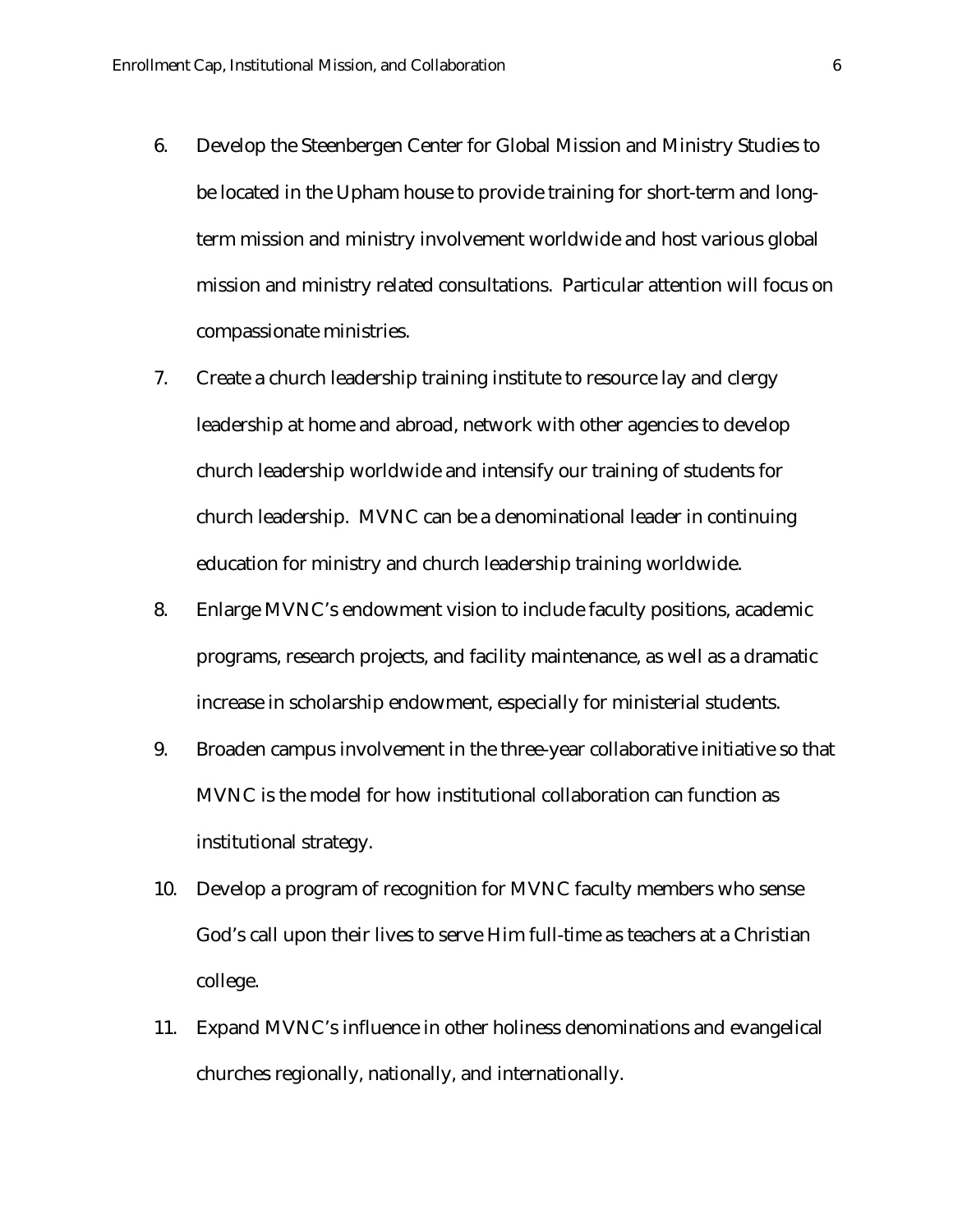12. Strengthen the Board of Trustees by significantly revising the Board's organizational and governance structure, policies, and procedures.

To attempt to move to these new levels using processes and structures of the past, as effective as they may have been at the time, could be compared to the biblical analogy of pouring new wine into old wineskins.

What must change? Not our institutional mission! But, new approaches to embrace, reflect, articulate, and model the mission. I believe that institutional collaboration, viewed as institutional strategy, stems from and builds upon a theology of the priesthood of all believers, and offers to us a means by which our structures and processes are brought more into conformity with our theological foundations.

Viewed from a practical perspective, I believe that strategic collaboration will "separate" and facilitate higher education institutions like MVNC for continued growth, maturity, and excellence as these schools moved into the new decade. Phenomenal advances in technology make possible enhanced communication within and between institutions. Strategic Initiative #9 in the 1999-2009 strategic agenda, *A Commitment to Excellence*, identifies ways and means to creatively and strategically collaborate within and among institutions regarding mutually beneficial academic and administrative partnerships. The Collaborative Task Force is focused on developing a "collaboration culture" among MVNC faculty and staff. Some outstanding examples of intra-institutional collaboration encourage others across campus to participate in mutually beneficial cross-divisional projects. I am especially interested in the collaborative effort to develop freshmen assimilation and senior capstone courses. This